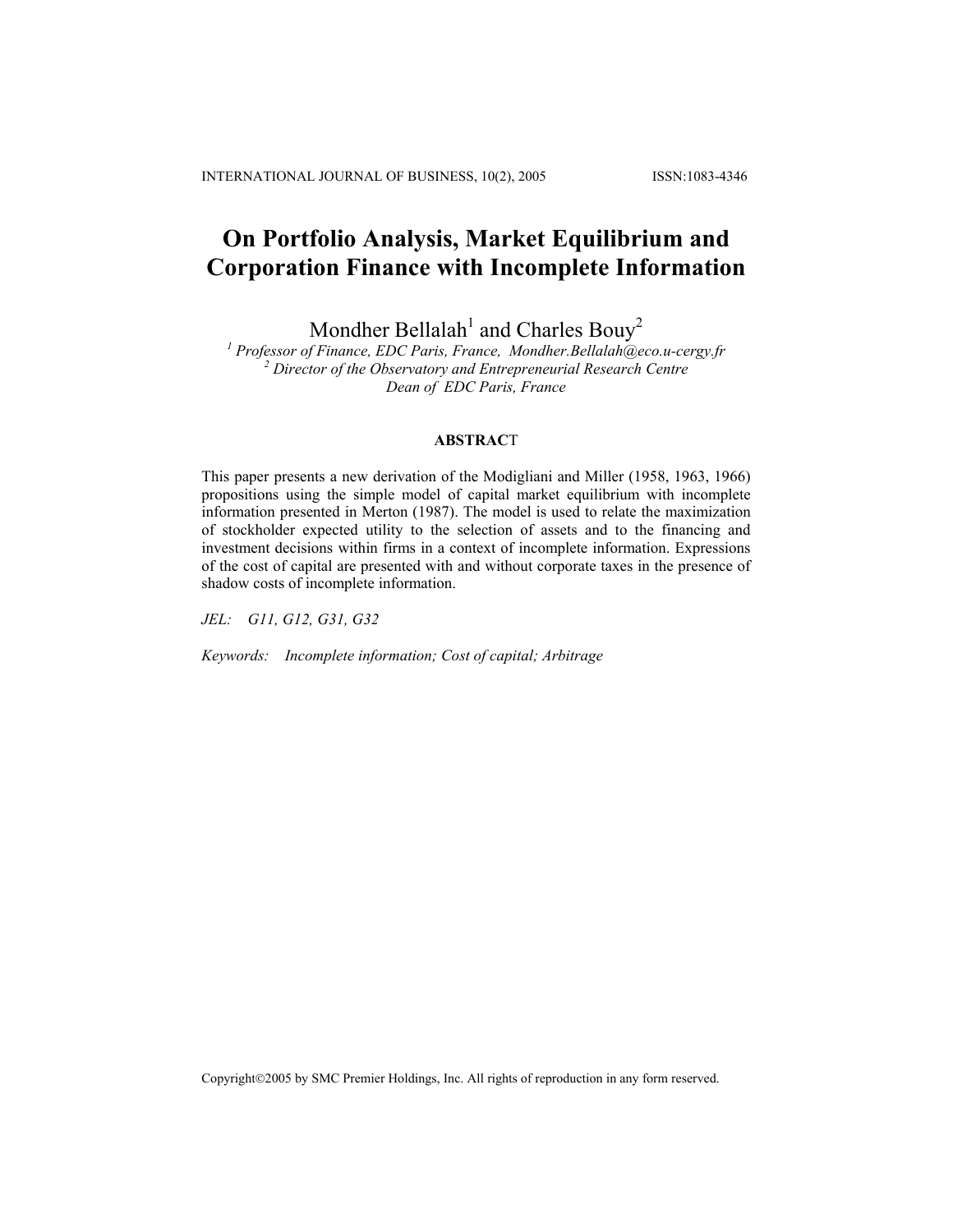## **I. INTRODUCTION**

The effects of uncertainty in financial and economic decision making have been studied without an explicit treatment of the implications of information uncertainty. The main conceptual frameworks are provided first by Modigliani and Miller, MM, (1958, 1963,1966). These authors develop a homogenous risk-class concept in order to eliminate the need for a general equilibrium model. Markowitz (1952), Sharpe (1964), Lintner (1965) and Mossin (1966) provide a basis for making investment decisions using the market model or the capital asset pricing model. Hirshleifer (1964, 1965, 1966) provides a time-state preference approach to prove the Modigliani and Miller, MM no-tax proposition I. Unfortunately, this last approach does not lead to practical decision rules for capital budgeting within the firm.

This paper derives the three MM Propositions using Merton's (1987) model of capital market equilibrium under incomplete information. The use of Merton's (1987) model is motivated by the increasing importance of information and its role in the process of valuation of firms and their assets. An important question in financial economics is how frictions affect equilibrium in capital markets since in a world of costly information, some investors will have incomplete information. As in Hamada (1969), this approach avoids the arbitrage proof in MM, the risk class assumption. The new derivation follows the analysis in Hamada (1969). A model is used relating the maximization of stockholder expected utility to the portfolio selection to, the financing and investment decisions in the corporation. This analysis provides a link between two branches of finance.

Differences in information are important in financial and real markets. They are used in several contexts to explain some puzzling phenomena like the "home equity bias", the "weekend effect", "the smile effect", etc. Kadlec and McConnell (1994) conclude that Merton's shadow cost of incomplete information, reflects also the elasticity of demand and that it may proxy for the adverse price movement aspect of liquidity.(footnote 19, page 629). Foerster and Karolyi (1999) construct an empirical proxy for the shadow cost of incomplete information for each firm, using the methodology in Kadlec and McConnell (1994). Their results are supportive of the Merton (1987) hypothesis and consistent with Kadlec and McConnell (1994). There is a main difference between Merton's (1987) model and the model in Peress (2000). In both models agents spend time and resources to gather information about the security's payoff, but in Merton's model investors are not all aware of the existence of the security but, if they are, they have information of the same quality.

Merton (1987) advances the investor recognition hypothesis in a mean-variance model. This assumption explains the portfolio formation of informationally constrained investors (ICI). The investor recognition hypothesis (IRH) in Merton's context states that investors buy and hold only those securities about which they have enough information.

Merton (1987) adapts the rational framework of the static CAPM to account for incomplete information. Increasing empirical support for IRH-consistent behavior appeared in Falkenstein (1996), Huberman (1999), Shapiro (2000) among others. Even if these authors, among others, study only the case of a portfolio of stocks, the analysis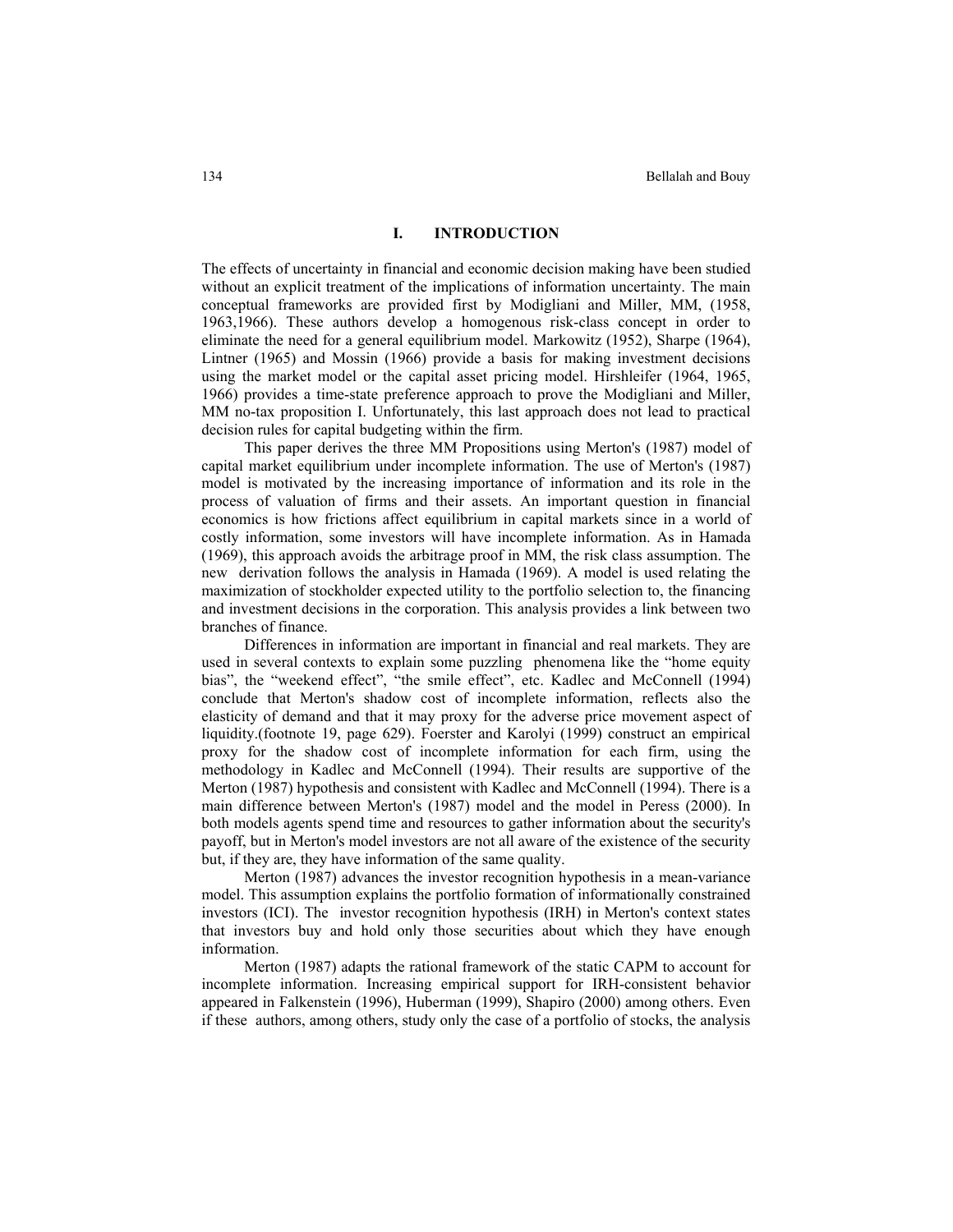can be applied to derivative assets since options can be duplicated using the underlying asset and riskless bonds.

For these reasons, it is important to account for information costs in the pricing of assets. Bellalah (2001 a, b) develops some applications of the simple model of capital equilibrium with incomplete information CAPMI of Merton (1987) to the pricing of real options and to the valuation of the firms and their assets. Bellalah and Zhen (2002) develop also a model for market closure and international portfolio management within incomplete information.

The structure of this paper is as follows. In section 2, we recall the assumptions and Merton's (1987) model of capital market equilibrium with incomplete information, CAPMI. In section 3, we generalize the MM's Propositions I and II for the no corporate income tax case within information uncertainty. In section 4, the effects of corporate taxes on the financing decision are analyzed. In section 5, the cost of capital is studied in the no tax case. In section 6, the cost of capital is studied in the corporate tax case within information uncertainty.

## **II. ASSUMPTIONS AND THE EQUILIBRIUM**

We use the same assumptions as those in Merton (1987). In addition, the following three assumptions are used: (1) Expected bankruptcy or default risk associated with debt financing, the interest rate risk and the purchasing power fluctuation are assumed to be negligible when compared to variability risk on equity. (2) Dividend policy does not affect the market value of a firm's equity or cost of capital. (3) Futures investment opportunities are reflected in the current market price as assumption (7) in Hamada (1969).

Merton's model may be stated as follows :

$$
E(R_i) = R_F + \beta_i [E(R_m) - R_F] + \lambda_i - \beta_i \lambda_m
$$
 (1)

Where:  $E(R_i)$ : the equilibrium expected return on security i,  $E(R_m)$ : the equilibrium expected return on the market portfolio,  $R_F$ : the riskless rate of interest,  $\beta_i$  =  $R_m$ )  $(R_m)$ m m  $\frac{\text{cov}(R_i, R_m)}{\text{var}(R_m)}$ : the beta of security i,  $\lambda_i$ : the equilibrium aggregate "shadow cost" for

the security i. It is of the same dimension as the expected rate of return on this security S, and  $\lambda_m$ : the weighted average shadow cost of incomplete information over all securities.

For the case of notation, Merton's (1987) model is written as:

$$
E(R_i) = (R_F + \lambda_i) + \beta_i [E(R_m) - R_F - \lambda_m]
$$

with  $\beta_i = \frac{\text{cov}(R_i, R_m)}{\text{var}(R_m)}$ m  $\frac{i, K_m j}{n}$  or as:

$$
E(R_i) = (R_F + \lambda_i) + \frac{\text{cov}(R_i, R_m)}{\text{var}(R_m)} [E(R_m) - R_F - \lambda_m]
$$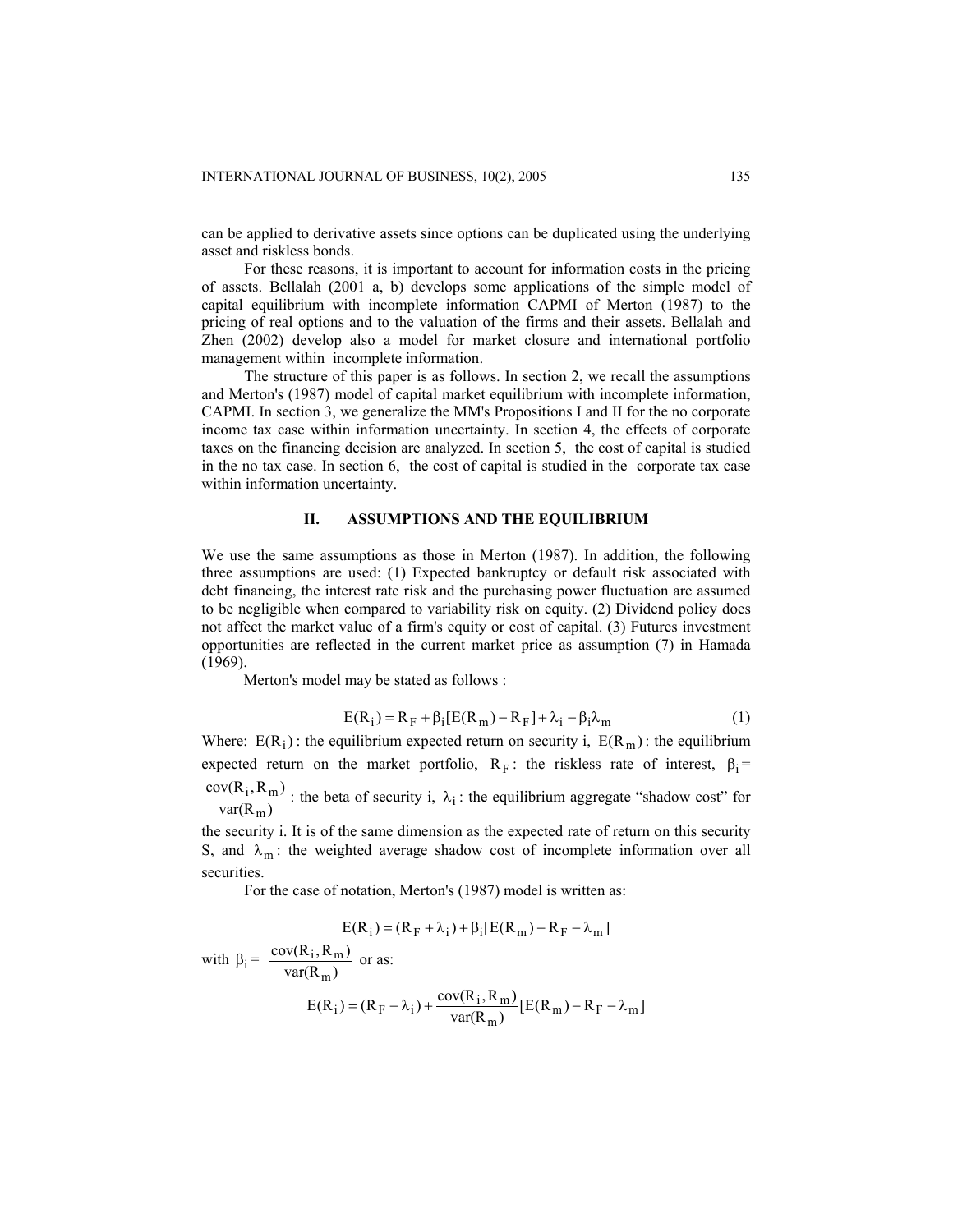This can be written as

$$
E(R_i) = (R_F + \lambda_i) + \gamma cov(R_i, R_m)
$$
 (1a)

where  $\gamma = \frac{L L (R_m) - R_F}{var(R_m)}$  $\left[\text{E(R}_{\text{m}}) - \text{R}_{\text{F}} - \lambda_{\text{m}}\right]$ m  $\gamma = \frac{[E(R_m) - R_F - \lambda_m]}{[E(R_m) - R_F - \lambda_m]}$  = is the same for all assets. It is the price of a dollar of

risk and can be seen as a measure of market risk aversion. This equation shows the market relationship between the required rate of return and the risk of any security i.

# **III. THE FINANCING DECISION WHEN THERE ARE NO CORPORATE TAXES**

This section studies the effects of capital structure changes on the value of equity and perceived risk in the context of MM's Proposition I.

#### **A. The Effect of Leverage on Equity**

Following Hamada (1969), we use the following notations:

 $S^*$ A: the present equilibrium market value of the equity of a debt-free firm A,

 $S_A$ : the present market value of the equity of a debt-free firm A, with the hypothesis of

Merton (1987) that  $S_A = \frac{R_F S *_{A}}{R}$  $F^{\top}$ <sup> $\sim$ </sup>A  $R_{F}S$ R ∗ + λ

 $E(S_{AT})$ : the expected market value of firm A one period later,

E(div): the expected dividends paid over this period, and

 $E(X_A)$ : the expected earnings net of depreciation but before interest and taxes.

Using assumptions (b) and (c), the dollar return can be written as

$$
E(X_A) = E(\text{div}) + E(S_{AT}) - S_A
$$
 (2)

The definition of an expected rate of return allows to write the rate of return required by shareholders of corporation A as

$$
E(R_A) = \frac{E(\text{div}) + E(S_{AT}) - S_A}{S_A} = \frac{E(X_A)}{S_A}
$$
 (3)

Let us denote by B the equity of firm A after the issuance of debt. Firm A issues debt and uses the proceeds to buy as much of its equity as it can. When investors acquire securities of firm A, they suffer also information costs for debt. Therefore, even if we assume that debt is issued at a risk-free rate, there is a shadow cost for this asset. Using (2) and (3), the rate of return required by the remaining shareholders becomes: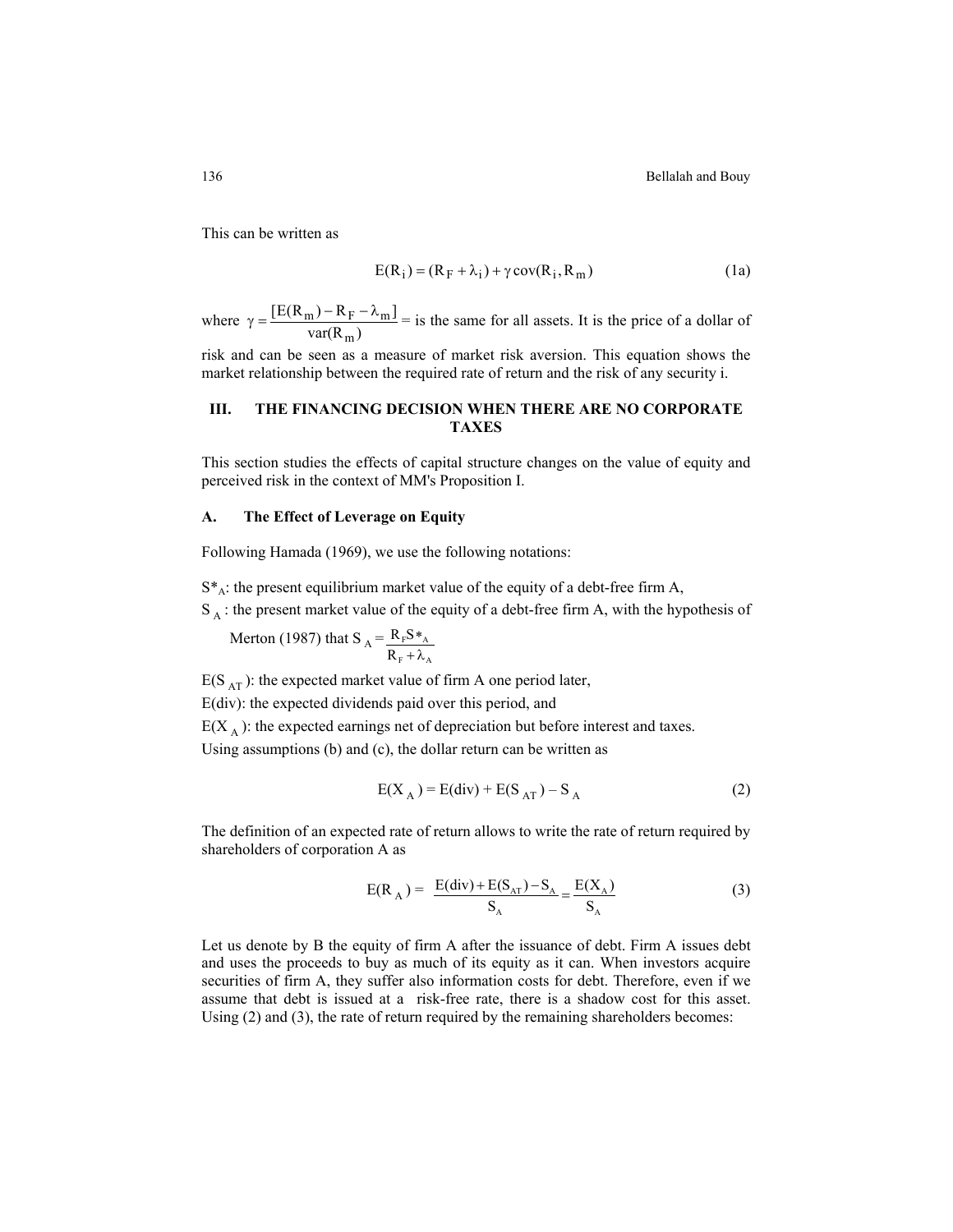$$
E(R_B) = \frac{E(X_A) - R_F D_B}{S_B} \tag{4}
$$

Note that interest payments  $R_F D_B$  is certain since the debt is also risk free. However, a fraction  $\lambda_B$  is applied to debt to reflect the shadow cost of incomplete information about the firm's debt. In fact, bond holders do not accept to lend money and buy bonds if they do not know about the firm. In the absence of infinite uncertainty  $\lambda_B=0$  and the debt comes the risk free rate.

Using (1a), the equilibrium required rates of return from (3) and (4) are

$$
(\mathbf{R}_{\mathrm{F}} + \lambda_{\mathrm{A}}) + \gamma \operatorname{cov}(\mathbf{R}_{\mathrm{A}}, \mathbf{R}_{\mathrm{m}}) = \frac{\mathrm{E}(\mathbf{X}_{\mathrm{A}})}{\mathrm{S}_{\mathrm{A}}} \tag{3a}
$$

and

$$
(RF + \lambdaB) + \gamma cov(RB, Rm) = E(XA) - RFDB
$$
 (4a)

In our analysis, it is possible to assume that  $\lambda_A = \lambda_B$ . This means that the shadow cost of incomplete information about the firm and its assets is the same before and after debt issuance. We can also assume different shadow costs. Hence, if for example  $\lambda_B > \lambda_A$ , this means that we have less information about the firm after debt issuance and investors suffer a higher shadow cost to get informed about the firm after the issuance of debt. Since equity B is riskier than A, then  $cov(R_B, R_m)$  >cov( $R_A, R_m$ ).

Using (3a) and (4a) to isolate  $E(X_A)$ , we have:

$$
S_A [(R_F + \lambda_A) + \gamma \text{ cov}(R_A, R_m)]
$$
  
=  $S_B [\gamma \text{ cov}(R_B, R_m) + R_F \frac{D_B}{S_B} + (R_F + \lambda_B)]$  (5)

Since

$$
cov(R_A, R_m) = E(\frac{X_A}{S_A}) - E(\frac{X_A}{S_A})[R_m - E(R_m) + \lambda_m] = [\frac{1}{S_A} cov(X_A, R_m)]
$$
 (6)

In the same way, we have

$$
cov(R_B, R_m) = \frac{1}{S_A} \times cov(X_A, R_m)
$$
 (7)

When (6) and (7) are substituted into (5), we have<sup>2</sup>

$$
S_{\;A}\left[\frac{\gamma}{S_{_{A}}}cov(X_{\;A}\,,R_{\;m}\,)+\lambda_{A}+R_{\;F}\left.\right]\rightleftharpoons S_{\;B}\left[\frac{\gamma}{S_{_{B}}}cov(X_{\;A}\,,R_{\;m}\,)+R_{\;F}\,\frac{D_{_{B}}}{S_{_{B}}}+(R_{\;F}+\lambda_{_{B}}\,) \right]
$$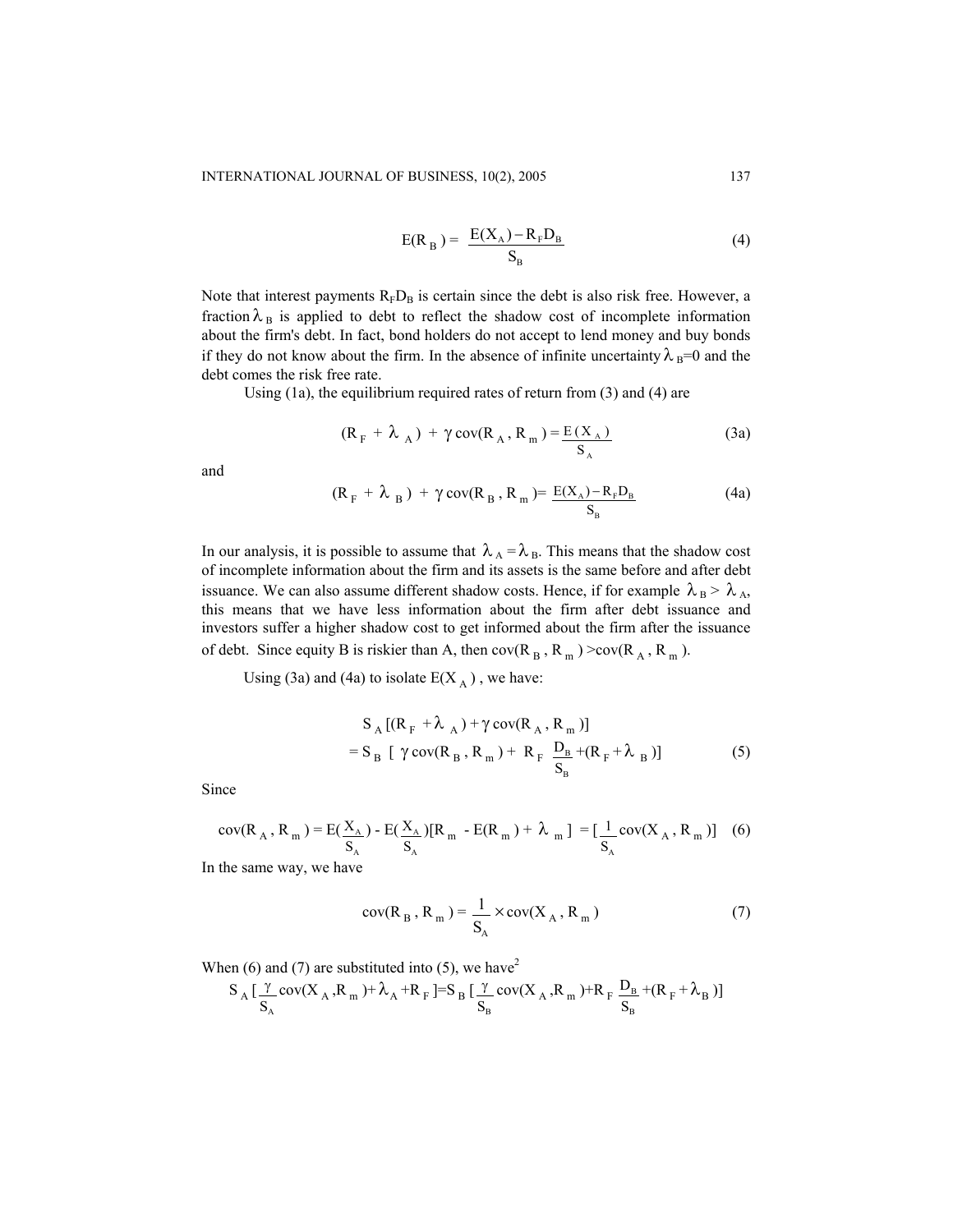This reduces to

$$
S_A (R_F + \lambda_A) = \lambda_B S_B + (S_B + D_B) R_F
$$
  

$$
\frac{S_A (R_F + \lambda_A) - \lambda_B S_B}{R_F} = S_B + D_B
$$
 (8)

which is equivalent to

$$
S_A^* = S_B^* + D_B \tag{8'}
$$

Recall that by definition  $V=S_B + D_B$ . And

$$
V = \frac{S_A (R_F + \lambda_A)}{R_F} = \frac{E(X_A)(R_F + \lambda_A)}{E(R_A)R_F} - \frac{\lambda_B (E(X_A) - D_B R_F)}{E(R_B)R_F}
$$
  
\n
$$
\Leftrightarrow
$$
  
\n
$$
V = S_A + \frac{\lambda_A S_A - \lambda_B S_B}{R_F}
$$
 (9)

The total value of the firm is a function of the expected earnings of the assets, their uncertainty,  $cov(R_A, R_m)$ , the market factors  $\gamma$ , the shadow costs of incomplete information,  $\lambda_A$  and  $\lambda_B$  and the riskless rate R<sub>F</sub>. This is the theory of value in the presence of shadow costs of incomplete information without the use of the homogeneous risk-class assumption.

Hamada (1969) presents a switching mechanism to replace the MM arbitrage operation in the presence of complete information. Substituting (4) for  $E(R_i)$  and (7a) for cov( $R_i$ ,  $R_m$ ) in (1a), the value of  $\gamma$  is given by

$$
\gamma = \frac{E(X_A) - R_F D_B - n_B P_B (R_F + \lambda_B)}{\frac{1}{S_T} \sum_{k=1}^{T} cov(X_A, X_k)}
$$
(10)

where the number of shares  $n_B$  times the price per share  $P_B$  gives the value of equity  $S_B$ . Equation (10) shows that the ratio of the expected return above the risk-free rate to the risk of any asset is a constant  $\gamma$  corresponding to the market price per unit of risk in equilibrium.

If  $P_B$  is above its equilibrium price, then the right hand side of (10) would fall below γ. Investors will sell B and buy another security giving γ. This switching drives down the price of B and restores the equality (10) in equilibrium. If  $P_B$  is below its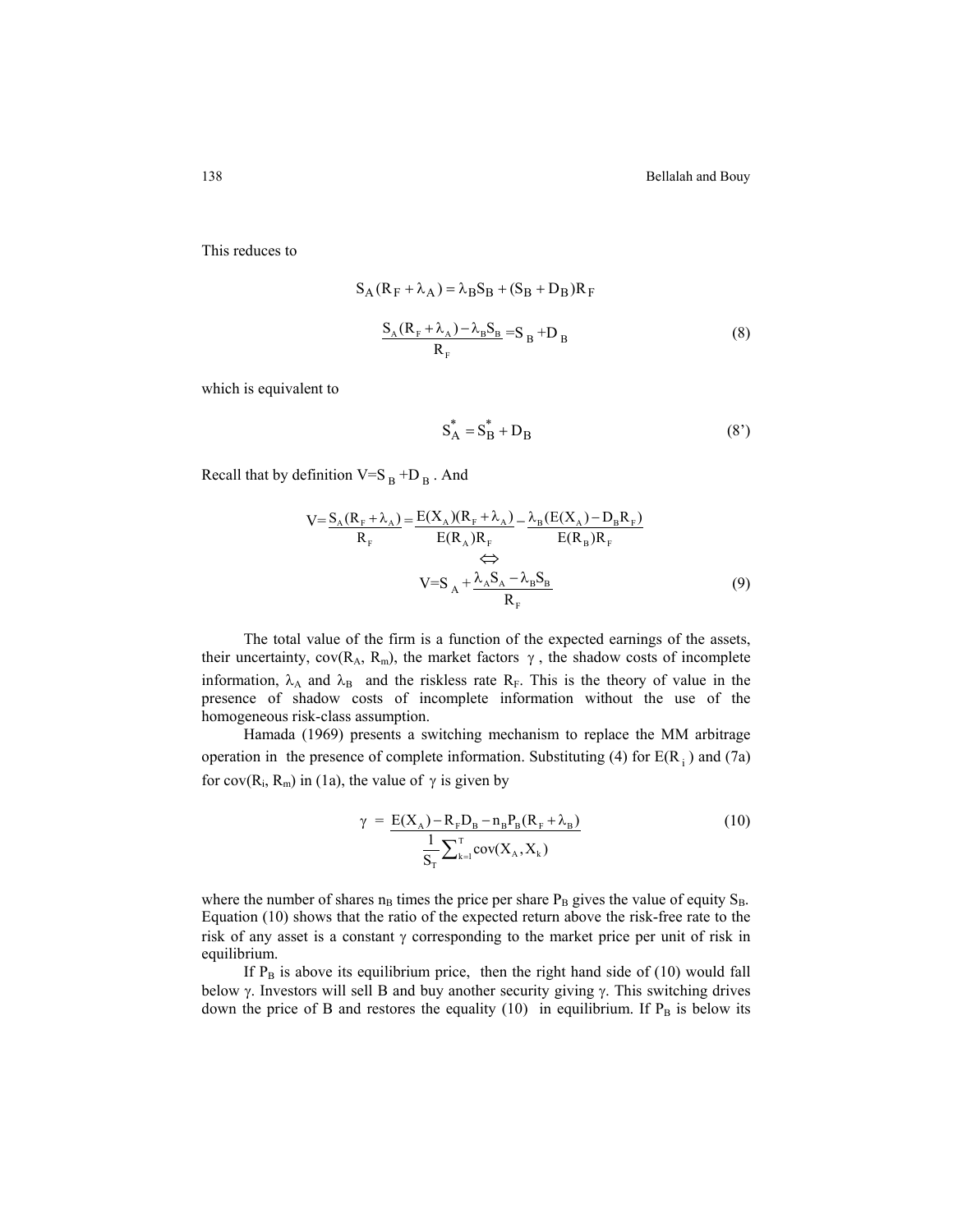equilibrium price, then the right hand side of (10) would rise above  $\gamma$ . Since the excess rate of return is higher, investors will bid for B, driving up P<sub>B</sub>. This switching operation is substituted for the MM arbitrage operation.

## **B. Particular Case**

If we have  $\lambda_A = \lambda_B = \lambda$  equation (8) gives:

$$
\frac{S_A R_F - \lambda (S_A - S_B)}{R_F} = S_B + D_B
$$
 (8a)

$$
S_A = S_B + D_B + \frac{\lambda}{R_F} (S_B / S_A - 1)
$$
 (8a)

## **C. Leverage and the Expected Rate of Return**

Equation (8) can be used in the study of the effect of leverage on the expected rate of return (MM's Proposition II). The expected return for A and B can be obtained by substituting  $(6)$  and  $(7)$  into  $(1a)$ :

$$
E(R_A) = (R_F + \lambda_A) + \frac{\gamma}{S_A} cov(X_A, R_m)
$$
\n(11)

$$
E(R_B) = (R_F + \lambda_B) + \frac{\gamma}{S_B} cov(X_A, R_m)
$$
\n(11a)

where equity B corresponds to the same physical firm as A except that it has debt in its capital structure.

The difference between (11) and (11a) gives

$$
E(R_B) - E(R_A) = \frac{\gamma}{S_B} cov(X_A, R_m) - \frac{\gamma}{S_A} cov(X_A, R_m) + \lambda_B - \lambda_A
$$
 (11')

$$
E(R_B) - E(R_A) = \frac{\gamma [S_A - S_B]}{S_B S_A} cov(X_A, R_m) + \lambda_B - \lambda_A
$$
 (11')

From (9): 
$$
S_A - S_B = \frac{\lambda_B S_B - \lambda_A S_A + R_F D_B}{R_F}
$$

Substituting that into (11'), we obtain: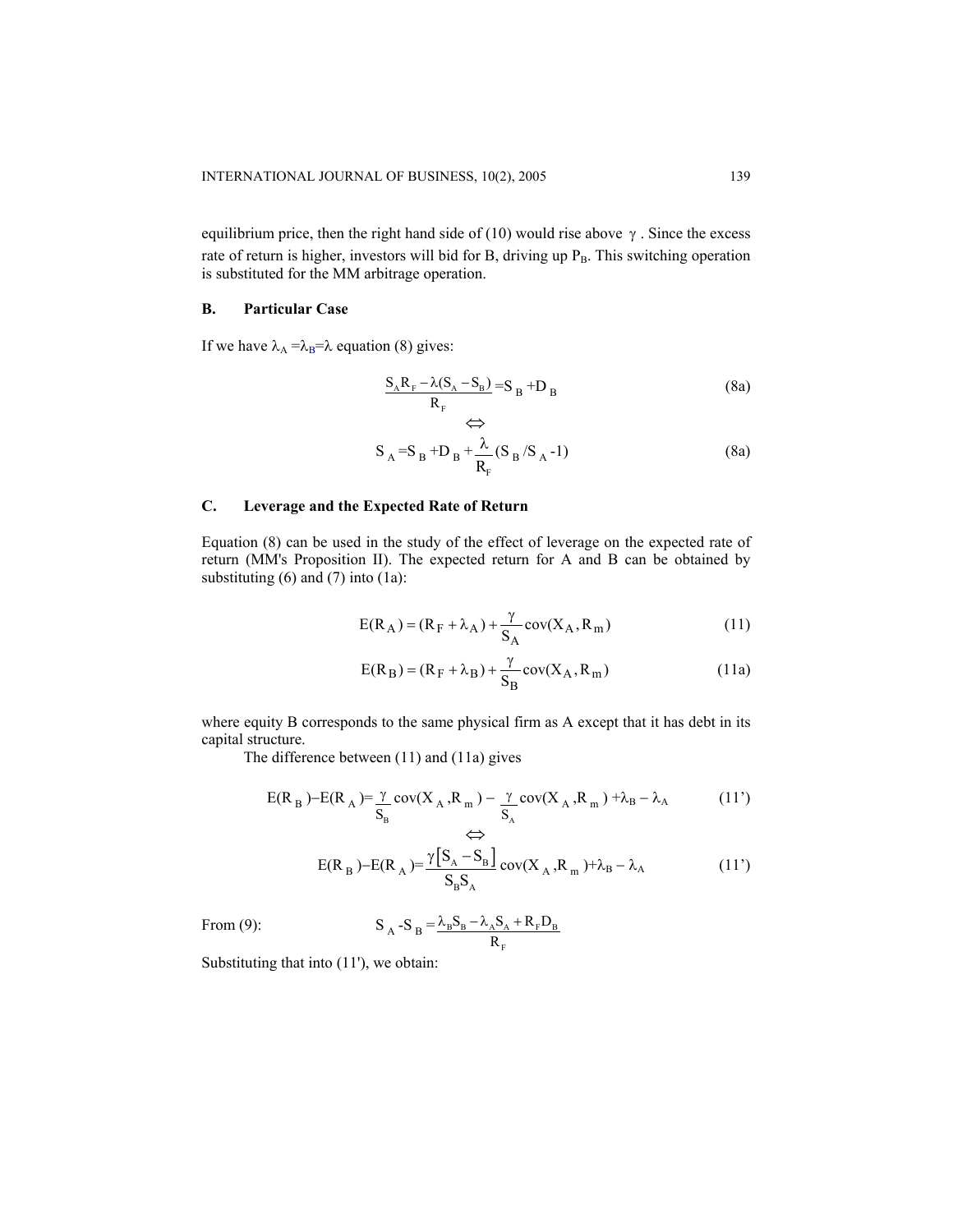$$
E(R_B) - E(R_A) = (\lambda_B - \lambda_A) + \frac{\gamma}{S_B S_A} cov(X_A, R_m) \frac{\lambda_B S_B - \lambda_A S_A + R_F D_B}{R_F}
$$
 (12)

From  $(11)$ , we have :

$$
\gamma \operatorname{cov}(X_A, R_m) = S_A \left[ E(R_A) - R_F - \lambda_A \right]
$$
 (11b)

When this last equation is substituted in (12), this gives a generalization of the MM's Proposition II :

$$
E(R_B) = (\lambda_B - \lambda_A) + E(R_A) + \frac{[E(R_A) - R_F - \lambda_A]}{S_B} \times \frac{\lambda_B S_B - \lambda_A S_A + R_F D_B}{R_F}
$$
(13)  
\n
$$
\Leftrightarrow
$$
  
\n
$$
E(R_B) = (\lambda_A - \lambda_B) + E(R_A) \left\{ 1 + \frac{\lambda_B S_B - \lambda_A S_A + R_{F\partial} D_B}{R_F S_B} \right\} - (R_F + \lambda_A) \left[ \frac{\lambda_B S_B - \lambda_A S_A + R_F D_B}{R_F S_B} \right]
$$
(13)

This expression shows that the rate of return required by investors increases linearly with the debt-equity ratio. It is also a function of the information cost.

# **D. The Financing Decision with Corporate Taxes**

The rate of return, R, must be defined on an after corporate income tax basis. The firm's financing decision can be studied by modifying equations (2), (3a) and (4a) to account for the tax rate  $\tau$  as follows :

$$
E[X_A(1-\tau)] = E(\text{div}) + E(S_{AT}) - S_A
$$
 (2a)

$$
E(R_A) = \frac{E[X_A(1-\tau)]}{S_A} = (R_F + \lambda_A) + \gamma cov(R_A, R_m)
$$
 (3b)

$$
E(R_B) = \frac{E[(X_A - R_F D_B)(1 - \tau)]}{S_B} = (R_F + \lambda_B) + \gamma \, cov(R_B, R_m)
$$
 (4b)

When (3b) and (4b) are used to isolate the tax-adjusted expected asset earnings,  $(1-\tau)$  $E(X_A)$ , and equating the two relations gives:

$$
S_A[(R_F + \lambda_A) + \gamma \operatorname{cov}(R_A, R_m)] = S_B \left[ \gamma \operatorname{cov}(R_B, R_m) + R_F + \lambda_B + \frac{R_F D_B}{S_B} (1 - \tau) \right] (14)
$$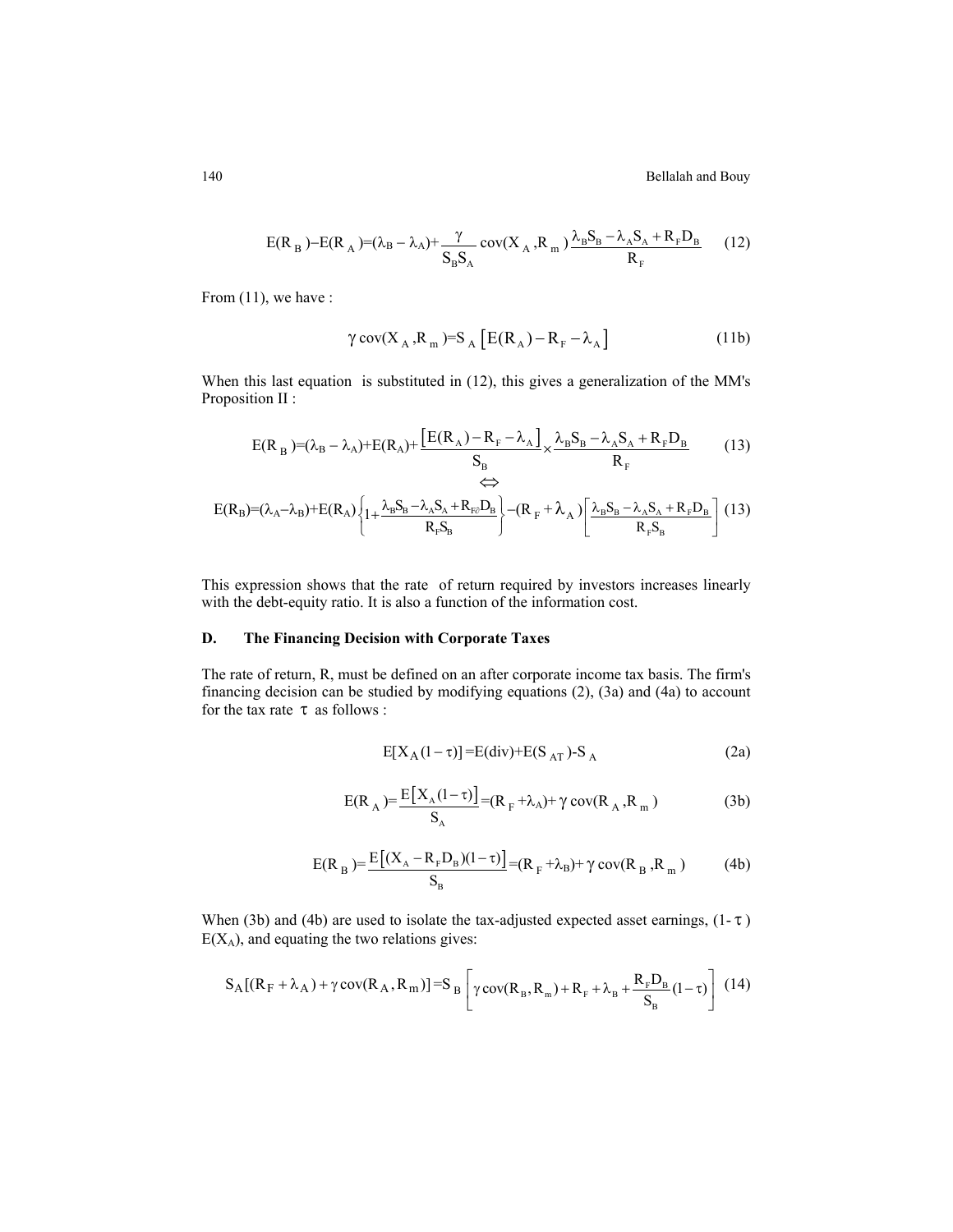The two covariance terms can be written as

$$
cov(R_A, R_m) = \frac{(1-\tau)}{S_A} cov(X_A, R_m)
$$
\n(15)

and 
$$
cov(R_B, R_m) = \frac{(1-\tau)}{S_B} cov(X_A, R_m)
$$
 (16)

When (15) and (16) are substituted in (14), this gives

$$
S_A (R_F + \lambda_A) = S_B (R_F + \lambda_B) + (1 - \tau) D_B R_F
$$
 (17)

Or: Since the total market value of a firm  $V = S_B + D_B$ , then using (17) gives

$$
V = \frac{S_A (R_F + \lambda_A) - \lambda_B S_B}{R_F} + \tau D_B
$$
\n(18)

Using the first half of (3b) for  $S_A$ , (18) can be written as

$$
V = \frac{(1 - \tau)E(X_A)}{R_F} \left[ \frac{(R_F + \lambda_A)}{E(R_A)} \right] - \frac{\lambda_B S_B}{R_F} + \tau D_B
$$
(19)

Using the first half of (4b) for S<sub>B</sub>, (19) can be written as

$$
V = \frac{(1-\tau)E(X_A)}{R_F} \left[ \frac{(R_F + \lambda_A)}{E(R_A)} - \frac{\lambda_B}{E(R_B)} \right] + \frac{\lambda_B D_B (1-\tau)}{E(R_B)} + \tau Db
$$
 (19')

This is the MM's result in a market equilibrium setting.

## **E. Investment Analysis and the Cost of Capital Assuming No Corporate Taxes**

It is assumed that managers maximize their expected utility of terminal wealth. The change in equity value as a result of project selection must be at least larger than any equity required to finance the project. Let us denote dI as the purchase cost of the incremental investment, and dE.F as the new equity required to finance this investment.

In this context, a project dI is acceptable when the following capital budgeting criterion is satisfied:<sup>3</sup>

$$
\frac{dS}{dl} \ge \frac{dE.F}{dl}
$$
 (20)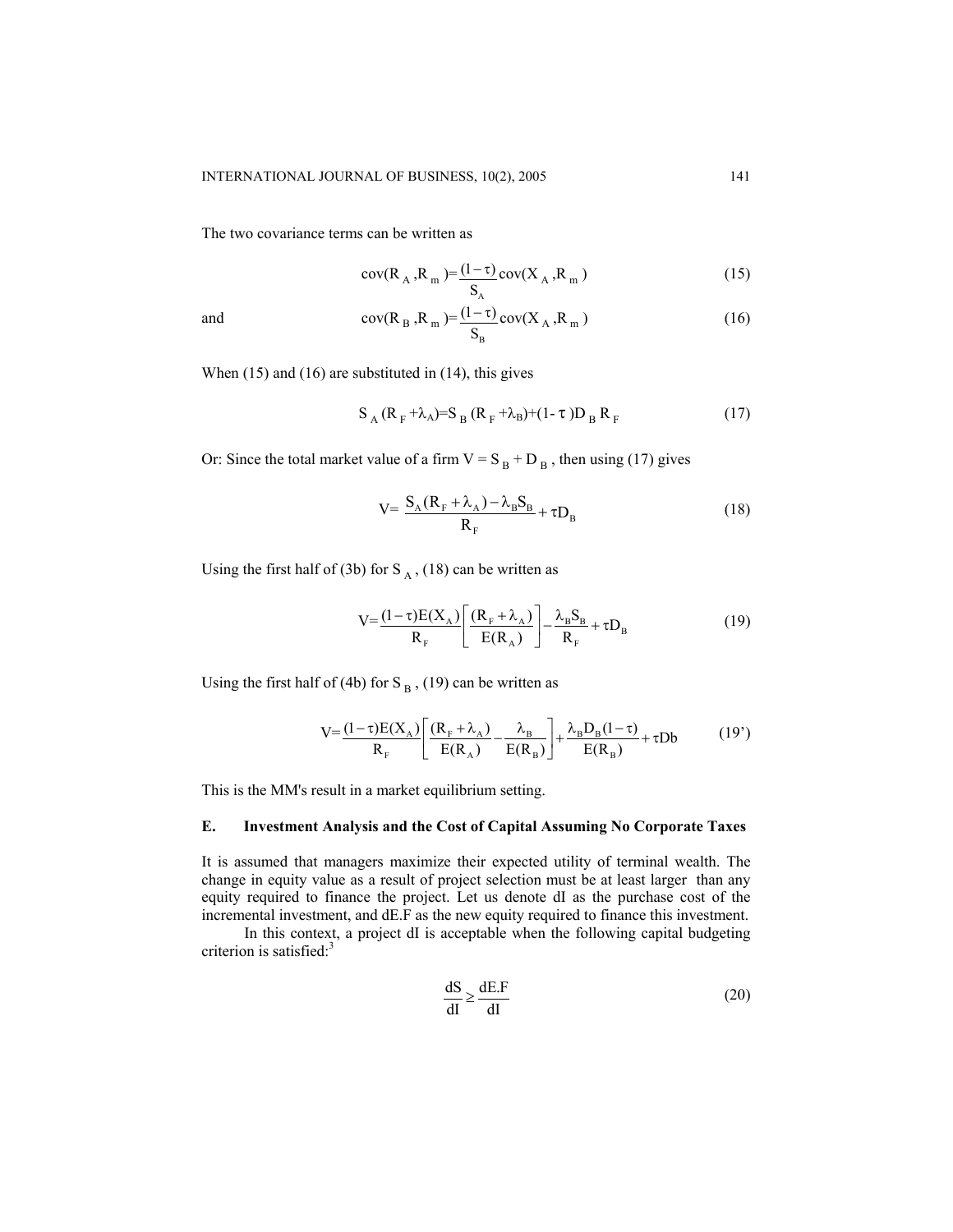## **1. Derivation of the cost of capital**

Recall from section 3 that

$$
S_A = \frac{E(X_A)}{R_F + \lambda_A} - \frac{S_A \gamma \text{ cov}(R_A, R_m)}{R_F + \lambda_A}
$$
  

$$
S_B = \frac{E(X_A) - R_F D_B}{R_F + \lambda_B} - \frac{S_B \gamma \text{ cov}(R_B, R_m)}{R_F + \lambda_B}, \text{ and}
$$
  

$$
V = \frac{Sa(R_F + \lambda_A) - \lambda_B S_B}{R_F}
$$

In this context, it is possible to show that

$$
V = \frac{E(X_A)}{R_F + \lambda_B} + \frac{\lambda_B D_B}{R_F + \lambda_B} - \frac{[E(X_T) - (R_F + \lambda_m)S_T] \sum_k cov(X_A, X_k)}{(R_F + \lambda_B) \sigma^2(X_T)}
$$
(21)

where  $X_T$  corresponds to the sum of all dollar earnings from risky assets combined.<sup>4</sup> Besides (21) is equivalent to

$$
V = \frac{E(X_A)}{R_F + \lambda_B} - \frac{\frac{\gamma}{S_T} \sum_{k} cov(X_A, X_k)}{R_F + \lambda_B} + \frac{\lambda_B D_B}{R_F + \lambda_B}
$$
(21a)

If we define the market value of all equity except A as  $S_T = \sum_{k=1}^{t} S_k$ , then  $S_T = S'_T + S_A$ . When this is substitued in (21), this gives

$$
S_B = \frac{(R_F + \lambda_A)}{R_F} \left\{ \frac{E(X_A)\sigma^2(X_T) - [E(X_T) - (R_F + \lambda_m)(S_T - D)]\sum_k cov(X_A, X_k)}{(R_F + \lambda_A)\sigma^2(X_T) - (R_F + \lambda_m)\sum_k cov(X_A, X_k)} \right\} - D - \frac{\lambda bSb}{Rf}
$$

When the capital budgeting criterion (20) to (21 b) is used, noting that  $\frac{dD}{dI} + \frac{dE.F.}{dI} = 1$ and solving for the dollar return gives marginal internal rate of return

$$
\frac{dE(X_A)}{dI} \geq (R_F + \lambda_B) + \frac{\gamma}{S_T} \left[ \frac{d\sum_k cov(X_A, X_k)}{dI} - Z \frac{d\sigma^2(X_T)}{dI} \right] + Z \left[ \frac{dE(X_T)}{dI} - (R_F + \lambda_m)(I + \frac{dS_T}{dI} - \frac{dD}{dI}) \right] \tag{22}
$$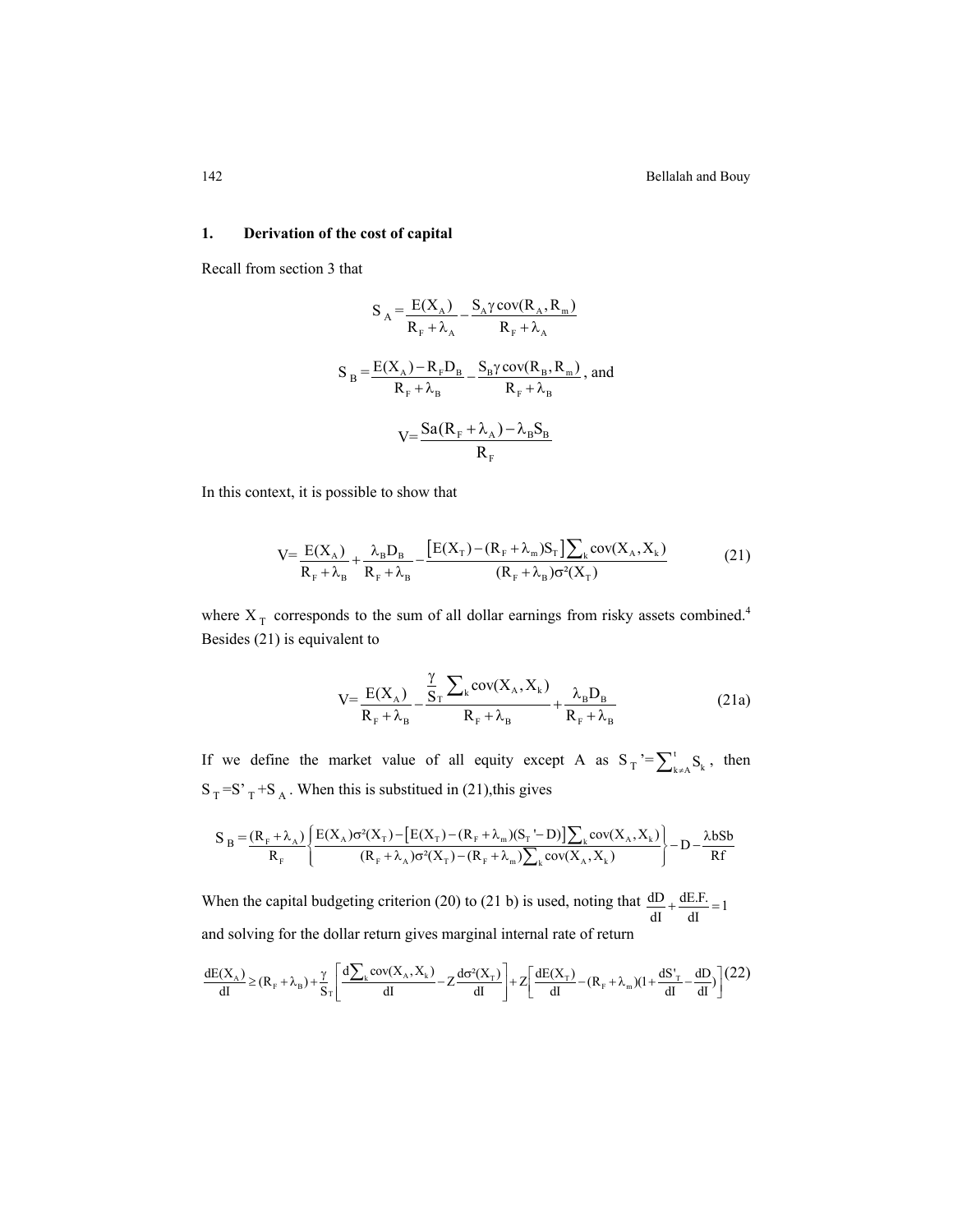where Z is given by  $\sum_{k} cov(X_A, X_k) - V \mid E(R_A)$  $T$   $T$   $T_{\text{t}}$   $T_{\text{t}}$  $cov(X_A, X_k)$   $V \mid E(R_A) - R$  $\frac{\lambda_{\rm F}^{(1)}(X_{\rm A})}{\lambda_{\rm F}^2} = \frac{\lambda_{\rm F}}{S_{\rm F}} = \frac{E(K_{\rm A}) - K_{\rm F}}{E(R_{\rm M}) - R_{\rm F} - \lambda_{\rm m}}$  $\frac{\sum_{k}cov(X_{A}, X_{k})}{\sigma^{2}(X_{T})} = \frac{V}{S_{T}} \left[ \frac{E(R_{A}) - R_{F} - \lambda_{A}}{E(R_{M}) - R_{F} - \lambda_{m}} \right].$ 

Now, consider the effect of the incremental investment on the expected value and variance of  $X_T$  and solve for the dollar return on the investment  $\frac{dE(X_A)}{dI}$ . Since investors maximize the expected utility, the firm must make capital budgeting decisions that guarantees that  $\frac{dS}{dt} \geq \frac{dE.F.}{dt}$  $dI$  dI  $\geq \frac{Q.E.F.}{V}$ . This leads to the criterion that the expected marginal internal rate of return of a project is higher than the cut-off rate for the marginal investment, or the cost of capital

$$
CC = \frac{(R_F + \lambda_F)}{(1 - Z)} + \frac{\gamma}{S_T} \left[ \frac{d\sum_{k} cov(X_A, X_k)}{dI} - \frac{Z}{(1 - Z)} \left[ \frac{d\sigma^2(X'_{T})}{dI} + \frac{d\sigma(X'_{T}, X_A)}{dI} \right] \right] + \frac{Z}{(1 - Z)} \left[ \frac{dE(X'_{T})}{dI} - (R_F + \lambda_m)(1 + \frac{dS'_{T}}{dI} - \frac{dD}{dI}) \right] (23)
$$

Neglecting some small terms, the cost of capital is given by

$$
CC=(R_{F}+\lambda_{B})+\frac{\gamma}{S_{T}}\left[\frac{d\sum_{k}cov(X_{A},X_{k})}{dl}\right]
$$
\n(24)

Since  $\underline{dD}$  $\frac{dD}{dI}$  is bounded by one and zero, the term  $\frac{Z}{(1-Z)}(R_F + \lambda_m) \frac{dD}{dI}$  can be neglected. The others are assumed to be zero.

## **2. Interpretation of the cost of capital**

The comparison of (24) to (21 a) suggests an interpretation of the cost of capital. When the investment does not increase the adjustment term  $\frac{\gamma}{S_T} \sum_k cov(X_A, X_k)$ , then the expected marginal rate of return of this investment must be higher than the riskless rate and the term  $\gamma \frac{d\sum_{k} cov(X_{A}, X_{k})}{d\sum_{k} cov(X_{A}, X_{k})}$ T  $d\sum_{\alpha} cov(X_{\alpha}, X_{\alpha})$  $S_T$  dI  $\frac{\gamma}{S_T} \left[ \frac{d \sum_k cov(X_A, X_k)}{dI} \right]$  $\frac{\sum_{k} cov(X_A, X_k)}{m}$  must be zero. The cost of capital corresponds to the

riskless rate plus a premium for the risk of a given project. Since

$$
\frac{\gamma}{S'_{T}} \left[ \frac{V_{A} \left[ E(R_A) - R_{F} - \lambda_{A} \right]}{\sum_{k} cov(X_A, X_k)} \right]
$$
\n(25)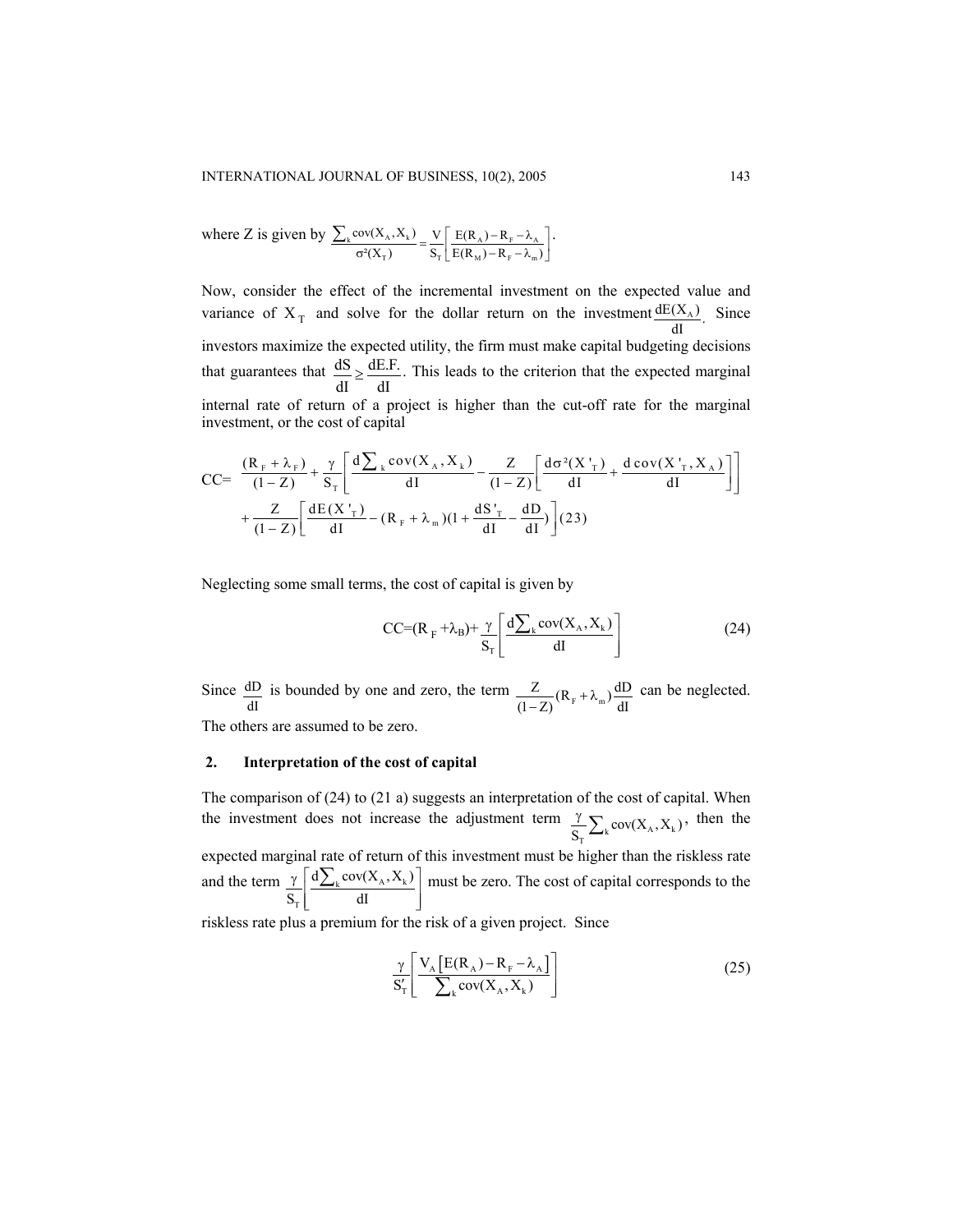the risk premium in (24) is

$$
\left[E(R_A) - R_F - \lambda_A\right] = \left[\frac{\left[\frac{d\sum_{k} cov(X_A, X_k)}{dI}\right]}{\left[\frac{\sum_{k} cov(X_A, X_k)}{V_A}\right]}\right]
$$
(25a)

where  $[E(R_A) - R_F - \lambda_A]$  is viewed as the risk premium prior to the acceptance of the project.

The risk premium for a given project corresponds to the product of this premium by the fractional change in the risk per dollar of the capital invested. The extension of the analysis in MM suggests the use of the following cost of capital

$$
E(R_A) = R_F + \lambda_A + \gamma \, cov(R_A, R_m)
$$

where the term  $\lambda_A$  corresponds to the information cost paid to get informed about that firm. Using  $E(R_A)$  as the cost of capital in the generalization of the MM analysis is appropriate for any investment if the relationship

$$
V_A = \frac{E(X_A)}{E(R_A)} = \frac{E(X_A)}{R_F + \lambda_A + (\frac{\gamma}{S_T})(\frac{1}{V_A})\sum_k cov(X_A, X_k)}
$$
(26)

is preserved after accepting the investment.

When the terms  $R_F$ ,  $\gamma$ ,  $\lambda$  and St are not affected by capital budgeting decisions in firm A, the type of investment that preserves relation (26) is restricted to one with  $\cdot$ <sup>5</sup>

$$
\frac{d\sum_{k} cov(X_A, X_k)}{dI} = \frac{\sum_{k} cov(X_A, X_k)}{V}
$$
 (27)

The right hand side of (27) gives a measure of the existing risk per dollar invested. To show that the cost of capital in a market equilibrium approach will be the same as the MM's result for a non−diversifying project, we substitute (27) in (24). This gives

$$
CC=R_F + \lambda_A + \frac{\gamma}{S_T V} \sum_{k} cov(X_A, X_k)
$$
  
or  

$$
CC=R_F + \lambda_A + \gamma cov(X_A, X_k)
$$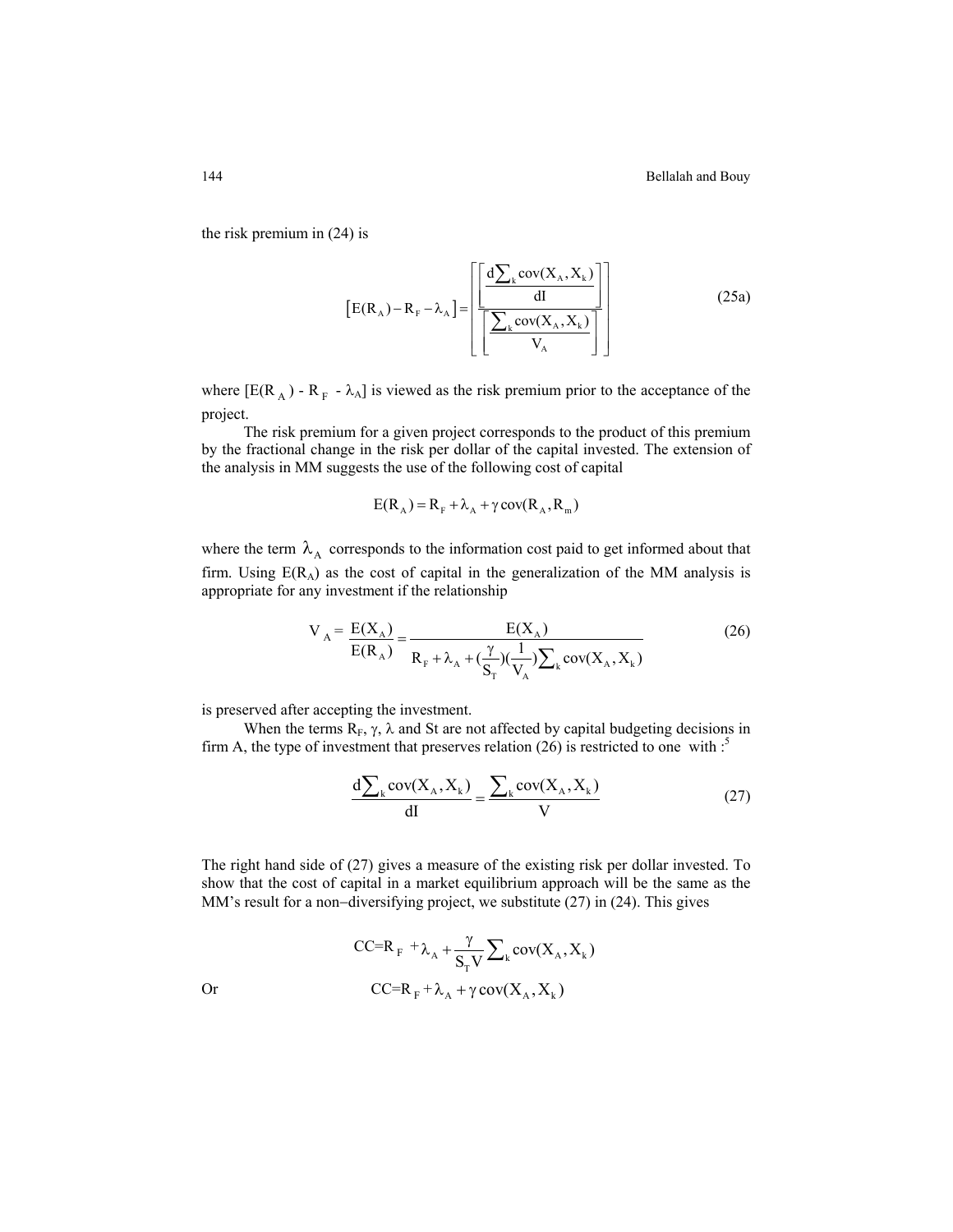## **F. The Effect of Corporate Taxes on the Cost of Capital**

## **1. Derivation of the cost of capital**

The valuation formula is

$$
S = \frac{(1-\tau)E(X_A)}{R_F + \lambda_B} - \frac{\frac{\gamma}{S_T} \sum_{k} cov(X_A, X_k)}{R_F + \lambda_B} + \frac{(1-\tau)\lambda_B D_B}{R_F + \lambda_B} - (1-\tau)D
$$
(28)

where  $X_{\tau}$ . denotes the after-tax earnings,  $(1-\tau)X$ . When the capital budgeting criterion,  $\frac{dS}{dt}$ dI dE.F.  $\geq \frac{dE.F.}{dI}$  is applied to (28) and we use the fact that  $\frac{dD}{dI} + \frac{dE.F.}{dI} = 1$ , this gives

$$
(1-\tau)\frac{dE(X_A)}{dI} \ge (R_F + \lambda_B)(1-\tau\frac{dD}{dI}) + \frac{\gamma}{S_T} \left[ \frac{d\sum_{k} cov(X_{\tau,A}, X_{\tau,k})}{dI} \right]
$$
(29)

The stockholders wealth is maximized when the after-tax expected marginal internal rate of return of an investment (left-hand side of (29) is at least equal to the right-hand side. Hence, the after-tax cost of capital is

$$
(R_{F} + \lambda_{B})(1 - \tau \frac{dD}{dI}) + \frac{\gamma}{S_{T}} \left[ \frac{d \sum_{k} cov(X_{\tau, A}, X_{\tau, k})}{dI} \right]
$$
(30)

Since for a riskless project,  $\frac{d\sum_{k} cov(X_{\tau,A}, X_{\tau,k})}{dI} = 0$ , the tax subsidy is the product of the dollar interest cost,  $R_F = \frac{dD}{dl}$ , then the cost of capital for a riskless project is  $R_F - \tau R_F \frac{dD}{dI}$ .

MM apply the fact that  $\frac{dV}{dt} \ge 1$ dI  $\geq$  1 to a similar equation as our equation (19) to obtain :

$$
CC_{_{MM}} = E(R_A)(1 - \tau \frac{dD}{dI})
$$

In the context of incomplete information, this can be written as: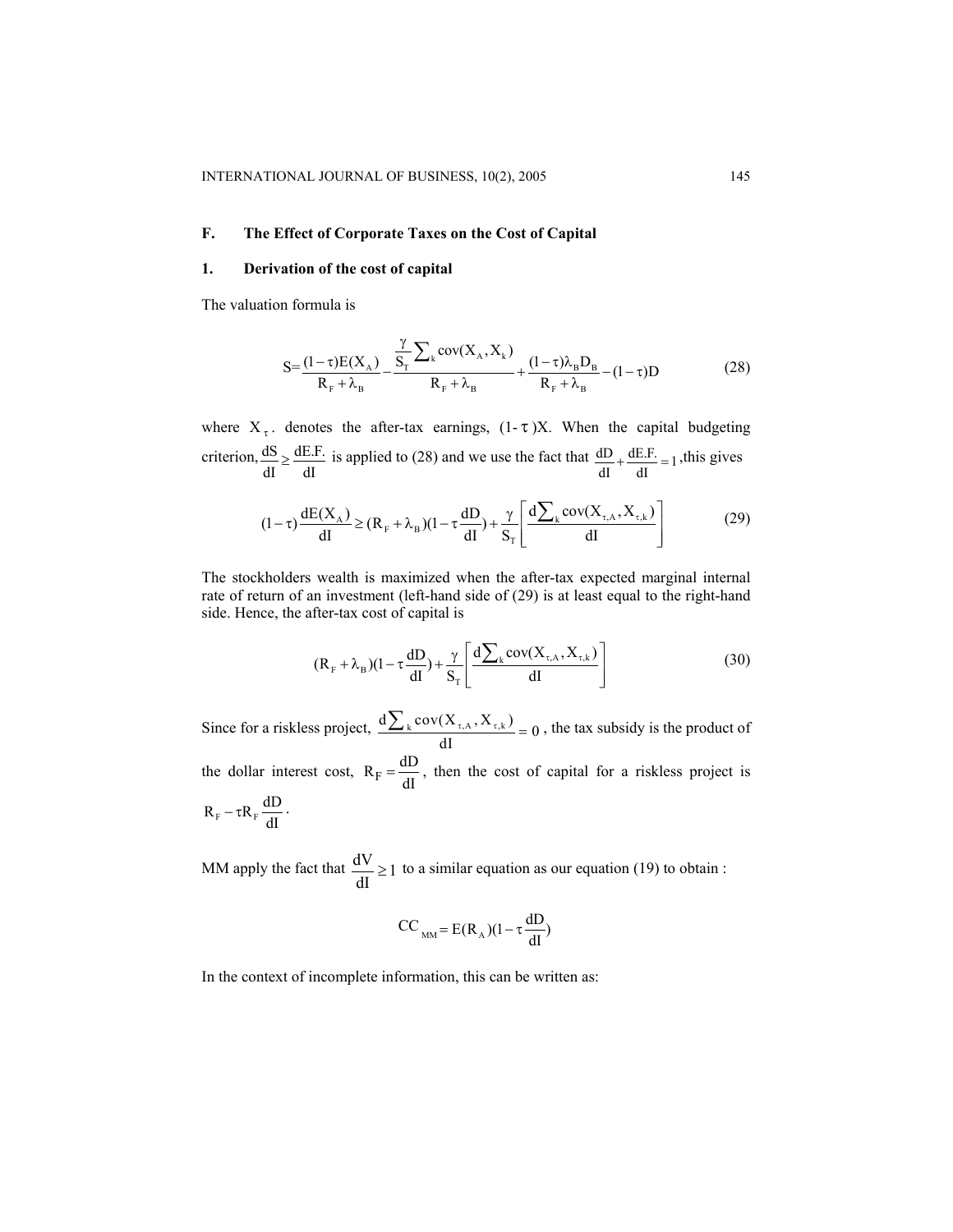$$
CC_{_{MM}} = (R_{F} + \lambda_{A})(1 - \tau \frac{dD}{dI}) + \frac{\gamma(1 - \tau \frac{dD}{dI})}{S_{T}S_{A}} \sum_{k} cov(X_{\tau, A}, X_{\tau, k})
$$
(31)

An investment preserving the linear homogeneity in (19) so that (31) represents the cost of capital must satisfy the following condition

$$
\frac{d\sum_{k} cov(X_{\tau,A}, X_{\tau,k})}{dS_A} = \frac{d\sum_{k} cov(X_{\tau,A}, X_{\tau,k})}{S_A}
$$
(32)

The right-hand side of this equation defines the risk per dollar invested in the firm. New investments must have also this ratio for MM's cost of capital to be applied. The MM cost of capital is a special case of our cost of capital. In fact, the relationship between the cost of the investment dI and the effective capital required  $dS_A$  allows to rewrite (32) as<sup>6</sup>

$$
\frac{d\sum_{k} cov(X_{\tau,A}, X_{\tau,k})}{DI} = \frac{(1 - \tau \frac{dD}{dI})}{S_A} \sum_{k} cov(X_{\tau,A}, X_{\tau,k})
$$
(32a)

The MM cost of capital is obtained when (32a) is replaced in (30).

## **2. Suggestions for estimating the cost of capital**

The long-run target debt ratio,  $L^*$ , corresponds to a mix for all the investments regardless of how any individual project is financed. Hence,  $\frac{dD}{dI} = L^*$  and the cost of capital in (30) can be written as :

$$
CC = (RF + \lambdaB)(1 - \tau L*) + \frac{\gamma}{ST} \left[ \frac{d\sum_{k} cov(X_{\tau,A}, X_{\tau,k})}{dI} \right]
$$
(30a)

For major investments, the risk premium is given by

$$
\frac{\gamma}{S_{T}} \left[ \frac{d \sum_{k} cov(X_{\tau,A}, X_{\tau,k})}{dI} \right] = \frac{\gamma}{S_{T}} \left[ \frac{d cov(X_{\tau,A}, X_{\tau,k})}{dI} \right]
$$
\n
$$
= \frac{\gamma}{S_{T}} \left[ cov(X_{\tau,A0} + X_{\tau,A1}, X_{\tau,T} + X_{\tau,A1}) - cov(X_{\tau,A0}, X_{\tau,T}) \right]
$$
\n
$$
= \gamma cov(X_{\tau,A1}, R_{m}) + \frac{\gamma}{S_{T}} \left[ cov(X_{\tau,A0}, X_{\tau,A1}) + \sigma^{2}(X_{\tau,A1}) \right]
$$
\n(30b)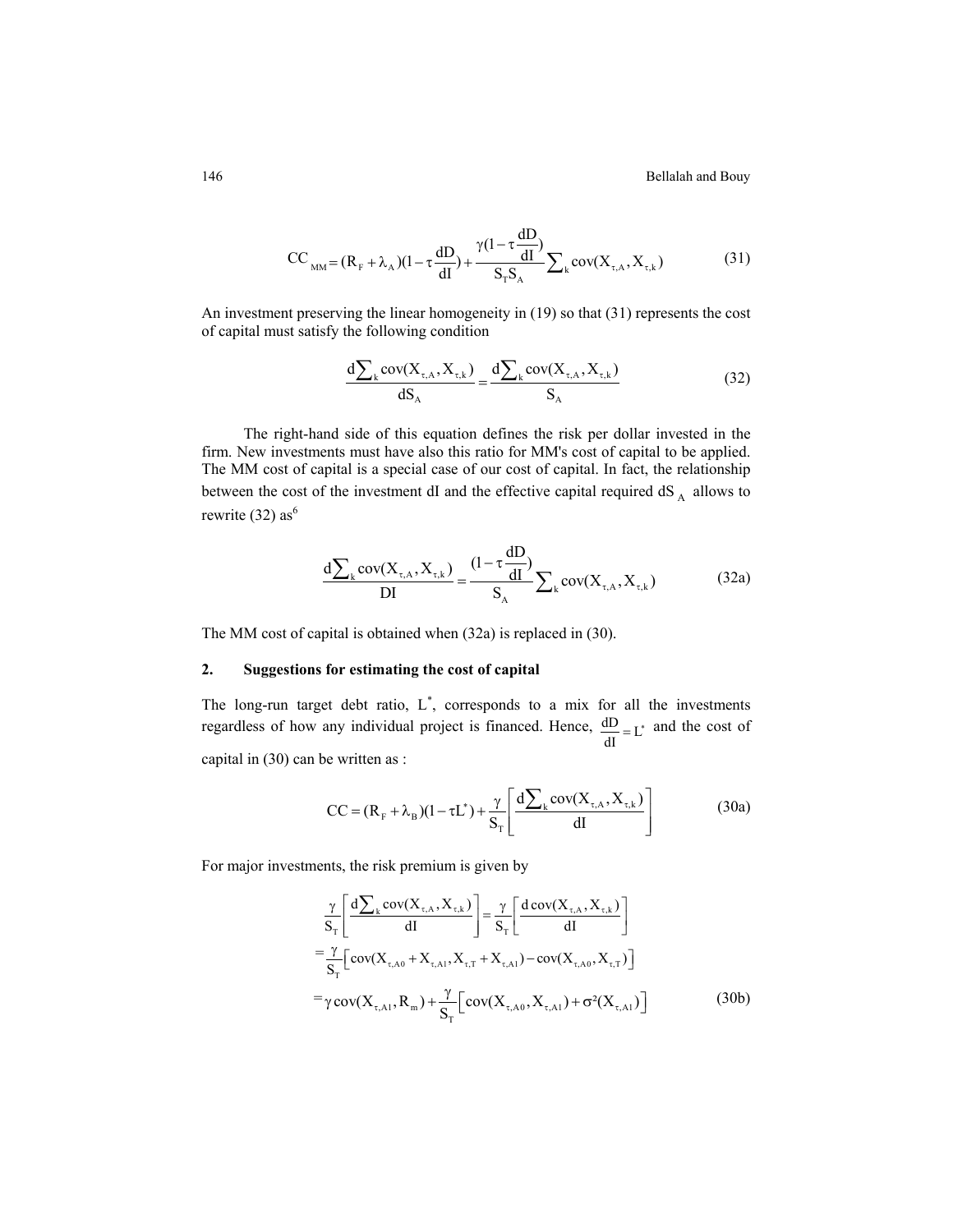where  $X_{\tau,A0}$ ,  $X_{\tau,A1}$  and  $X_{\tau,T}$  correspond to tax-adjusted earning from firm A's assets, from the new investments and from all capital assets in the market.

Merton's (1987) model can be used to estimate the project's major risk component  $\gamma cov(X_{\tau,A1}, R_m)$  using a good "proxy" for  $R_m$  and the systematic risk in  $X_{\tau,A1}$  can be explained by a linear relationship

$$
X_{\tau, A1} = a + b(R_m + \lambda_m) + \xi
$$

where a and b are parameters and  $E(\xi) = cov(R_m, \xi)$ . When (33) is applied to the definition of the covariance, we have

$$
\gamma \text{cov}(X_{\tau,A1}, R_m) = \gamma E \left[ b(R_m + \lambda_m) + \xi - bE(R_m) \right] (R_m + \lambda_m)
$$

$$
\gamma b \sigma^2 (R_m) = b [E(R_m) - R_F - \lambda_m]
$$

so that b and  $E(R_m)$  are all that must be estimated.

## **IV. SUMMARY**

The financing and investment decisions are considered in the framework of Merton (1987) simple model of capital market equilibrium with incomplete information. The famous Modigliani and Miller Propositions I and II hold in this context with and without taxes. Following the work of Hamada (1969), I use a switching operation in place of arbitrage. The analysis covers also the cost of capital and the minimum required rate of return for individual projects within the firm. MM's cost of capital appears as a special case (for non diversifying investments) of the context proposed here. As it appears in the work of Modigliani and Miller and Hamada, the propositions hold in the standard portfolio model under market equilibrium conditions and should be regarded as a tribute to the Modigliani and Miller partial equilibrium concept of the homogeneous risk-class. These results are all generalized to account for the effects of information uncertainty in the spirit of Merton (1987) and Bellalah and Zhen (2002) models of capital market equilibrium with incomplete information.

#### **ENDNOTES**

- 1. See the models in Bellalah and Jacquillat (1995) and Bellalah (1999).
- 2. The following definition used in Hamada (1969) can also be applied:  $R_m$  =
	- $\sum_{k=1}^{T} \frac{S_k}{S_T} R_k = \frac{1}{S_T} \sum_{k=1}^{T}$  $\sum_{k=1}^{T} \frac{S_k}{S_T} R_k = \frac{1}{S_T} \sum_{k=1}^{T} X_k$  where  $S_T$  stands for the market value of all assets, k

outstanding. The term T indicates the number of risky assets. In this case,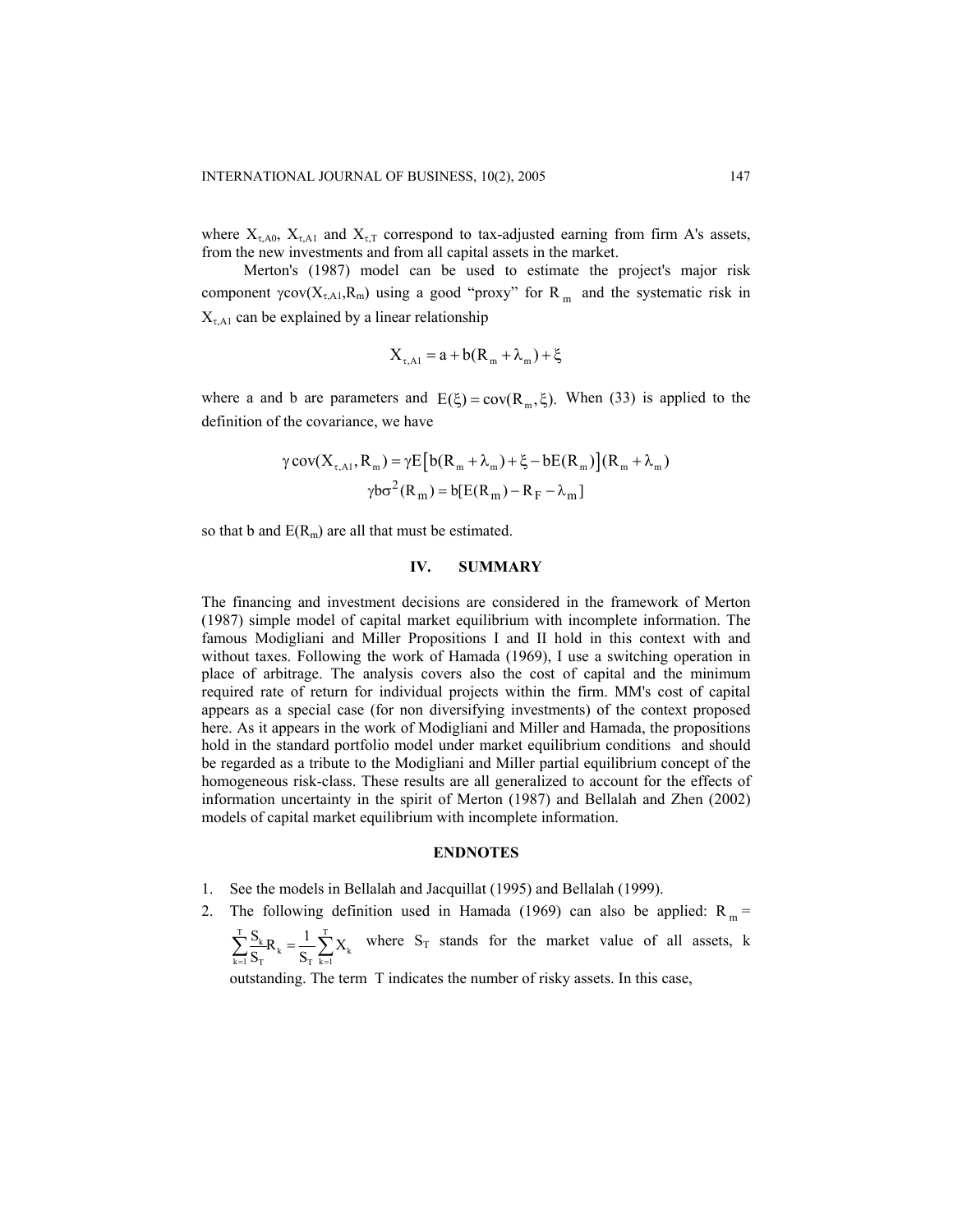$$
Cov(X_A, R_m) = \frac{1}{S_T} \sum_{k=1}^{T} cov(X_A, X_k)
$$
 (6a)

When  $(6a)$  is substituted into  $(6)$  and  $(7)$ , we have

$$
Cov(R_A, R_m) = \frac{1}{S_A S_T} \sum_{k=1}^{T} cov(X_A, X_k)
$$
 (6b)

and 
$$
Cov(R_B, R_m) = \frac{1}{S_B S_T} \sum_{k=1}^{T} cov(X_A, X_k)
$$
 (7a)

3. The criterion in MM is  $\frac{dV}{dt} \ge 1$ dI  $\geq$ 1. This is equivalent to the criterion in (20).

4. Since by definition, we have: 
$$
\gamma = \frac{\left[E(R_m) - R_F - \lambda_m\right]}{\sigma^2(R_m)}
$$
, and substituting  
\n
$$
R_m = \sum_{k=1}^T \frac{S_k}{S_T} \frac{X_k}{S_k} = \frac{X_T}{S_T}.
$$
 Then  $\gamma = S_T \frac{\left[E(X_T) - (R_F + \lambda_m)S_T\right]}{\sigma^2(X_T)}$ , and since,  
\n
$$
cov(R_a, R_m) = \frac{1}{S_a S_t} \sum_{k=1}^t cov(X_a, X_k)
$$
, then we have (21).

5. The investment preserving the linear homogeneity of (26), so that  $E(R_A)$  is the correct cost of capital. It is obtained by differentiating the right hand side of (26) with respect to dI. Starting with equation (19), we can write :

$$
S = \underbrace{(1-\tau)E(X_A)}_{R_F} \left[ \frac{R_F + \lambda_A}{E(R_A)} \right] - \frac{\lambda_B S_B}{R_F} + \tau D - D = \underbrace{(1-\tau)E(X_A)}_{R_F} \left[ \frac{(R_F + \lambda_A)}{R_F + \lambda_A + \gamma \text{cov}(R_A, R_m)} \right] - \frac{\lambda_B S_B}{R_F} + \tau D - D
$$

where A refers to the firm with no debt and R's is expressed after-tax.

Since 
$$
cov(R_A, R_m) = \frac{1}{S_A S_T} \sum_k cov(X_{\tau, A}, X_{\tau, k})
$$
 and  $\frac{(R_F + \lambda_A)S_A - \lambda_B S_B}{R_F} = V - \tau D$   
we get equation (28).

6. Since dI must be financed, then  $dI = dS + dD = dV$ . From (18),  $dS_A = dV - \tau dD$  so that  $dS_A = dI - \tau dD = dI(1 - \tau \frac{dD}{dD})$  $\tau \frac{dD}{dI}$ ). When we replace this expression in (32), this gives (32 a).

#### **REFERENCES**

- Bellalah, M. and B. Jacquillat, 1995, "Option Valuation With Information Costs: Theory and Tests", *Financial Review*, 617-635
- Bellalah, M., 1999, "The Valuation of Futures and Commodity Options with Information Costs", *Journal of Futures Markets*, September, 19, 645-664
- Bellalah, M., 2001a, "Irreversibility, Sunk Costs and Investment Under Uncertainty", *R&D Management*, Vol 31